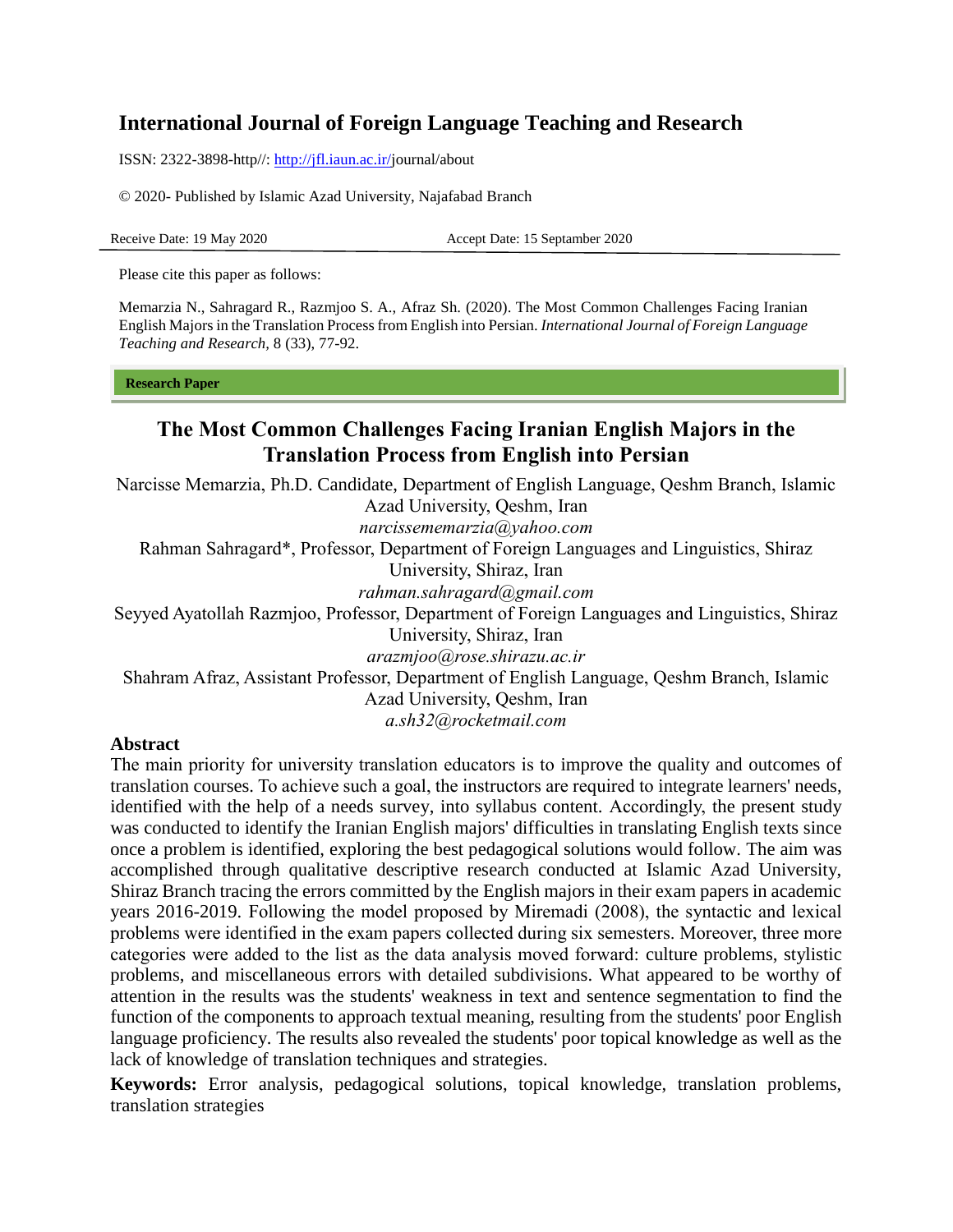### **Introduction**

The term *medical diagnosis* is defined as "the identification of the cause of a patient's illness or discomfort" (Medical Dictionary, 2009). Diagnosing problems in educational research also follows the same procedures as medical research does to find the sources of the problems using a variety of measurement tools to prescribe what seems to result in adequate efficient remedies.

Based on the researchers' experience, students and novice translators are generally not aware of the requirements of the task of translation they are assigned. More importantly, they seem unable to realize many of the problems related to the task in hand. This leads to the gap that exists in translation training programs which is the lack of a detailed classification of problems of translation on the one hand, and of the translation requirements of particular texts on the other. Accordingly, the decision to work on this topic was based on the fact that identifying problems is the first step towards positive evaluation and analysis of successful solutions or strategies to design a course in which the students can realize many of the problems related to the task in hand and get awareness of the requirements of the task of translation they are assigned.

In defining a translation problem, however, a distinction should be made between a process difficulty, on the one hand, and a product error, on the other as the former refers to a problem as a source of puzzlement and the latter implies a defect in performance, i.e., a product "error" (Deeb, 2005). Such a distinction is crucial in the present study as the data comes from the students' errors to find out the sources of puzzlement.

The proposed study draws the attention of instructors to the importance of their own role in teaching and guiding the students to adopt useful techniques and procedures for accurate translation through developing curriculum and materials more effective in translation courses. In fact, as Bowker (2000) argues, "trainers must be able to point out specific problems rather than relying on vague impressions, and they must be able to back up their decisions with more than just instinct or gut feeling" (p.186). In practical terms, consequently, this study intends to provide translation instructors at both undergraduate and postgraduate level with a graded checklist of problems encounteredby Iranian students translating from English into Persian in order that they can employ the best possible effective teaching strategies to guide the students to solve such problems.

Moreover, it provides a guideline to the students to identify some of their most crucial weaknesses in translation and to develop skills necessary to be proficient enough in standing against translation difficulties. The study, also, will benefit the future researchers who intend to investigate the same problems in some other educational institutes.

To follow the objectives of the research, the following questions were raised and answered through corpora analysis:

Q1. What difficulties do Iranian English majors have in the translation process from English into Persian as reflected in their common errors?

Q2. What is the nature of such errors and how can they be classified?

# **Review of Literature**

Translation problems are referred to by different terms in the literature**.** Some translation scholars such as Clark (2000) use the words *challenges* and *pitfalls* while some others alternate between *difficulties* and *problems*.

Using the terms *problems* and *difficulties* both, Newmark (1988) does not differentiate between the two; Nord (1991), on the other hand, makes a distinction between what she calls translation problems and translation difficulties. She explains that a translation difficulty relates to a difficulty encountered by an individual translator, due to a certain weakness or inability, and a translation problem is a challenge for most, if not all, professionals translating into a certain language.

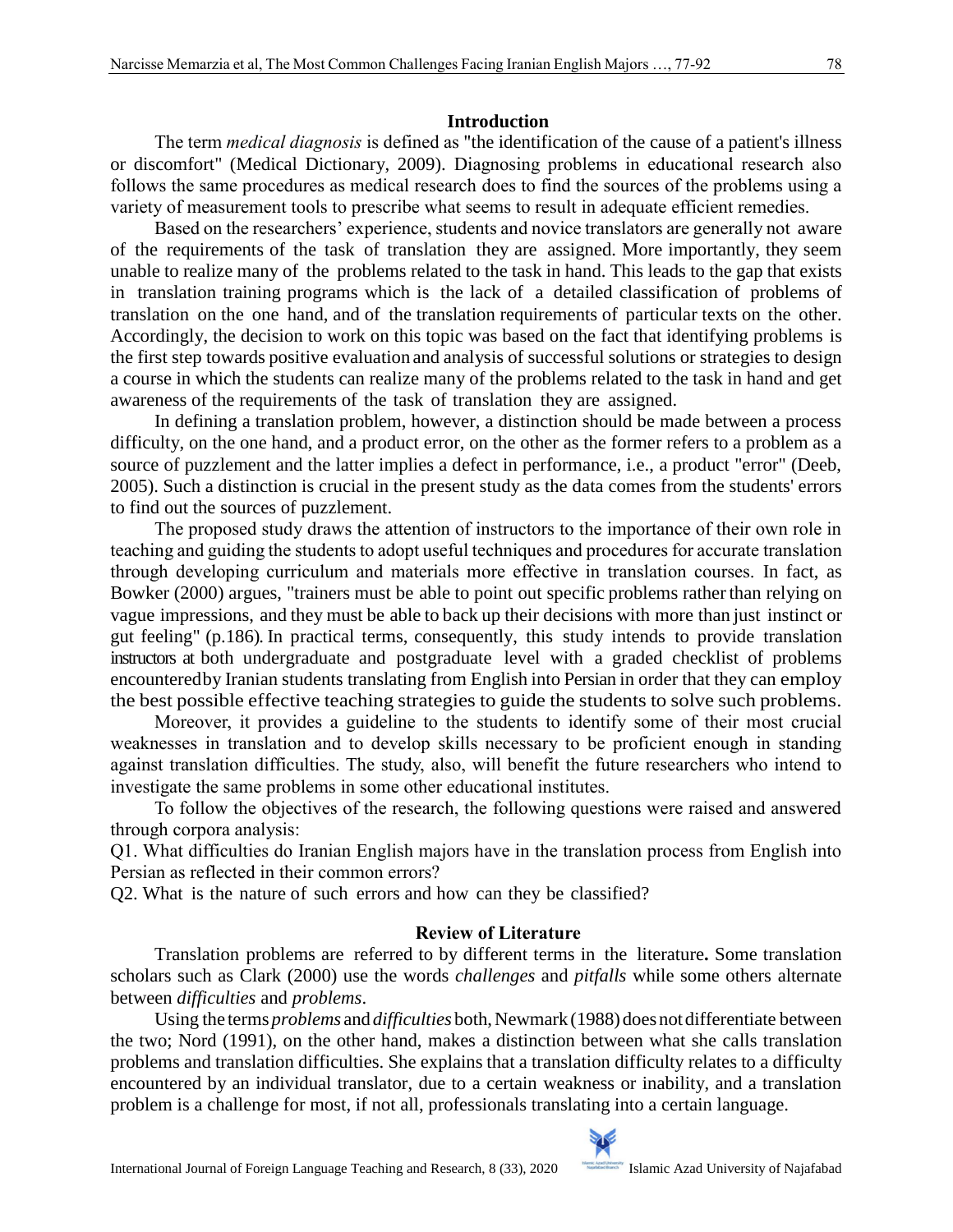Similarly, Schaffner (2001) believes that translation problems are objective problems to be identified before producing the target text; "they must not be confused with subjective difficulties a translator may have due to deficient translation competence" (p. 24).

Differentiating between problems and difficulties, Nord (1991, 2005 as cited in Schaffner, 2001) classifies translation problems into four main types: pragmatic, intercultural, interlingual (linguistic), and text-specific problems. Pragmatic problems are due to the contrast between communicative situations in ST and TT including place, time, and address. Intercultural problems result from different cultural conventions such as formal, text type and genre conventions. Structural differences in syntax, vocabulary, and suprasegmental features of the two languages involved result in Interlingual translation problems. Text- specific translation problems arise when specific features such as puns, rhetorical figures, alliteration, and rhyme appear in specific texts.

Theoretical problems of translation, according to Miremadi (2008), are generally divided into two main categories: lexical problems and syntactic problems. Noting that there are certain words in the SL that correspond imperfectably to the words of the TL, Miremadi subcategorized lexical problems into *straight/denotative meaning*, which refers to the words, like *father*, in the SL that can be matched with the TL words as they create the same image, *ironical meanings*, or words or utterances that have contextually opposite meanings, *metaphorical expressions*, *semantic voids*, referring to the words or expressions that have referents in a speech community but not in others, and the *problems of proper names*.

Syntactic problems, as Miremadi (2008) has quoted from Nida (1975) originate from different systems of organizing syntactic constituents such as word classes, grammatical relations, and word order.

Analyzing the errors made by the professional and novice translators, Hubscher-Davidson and Borodo (2012) categorized them into formal, lexical, grammatical, text-level errors and other errors such as idiomaticity and cultural specificity.

Among the recent empirical investigations focusing on the difficulties and challenges facing university students of translation, the studies conducted by Arab researchers seem to be significant in the field. Ghazala (2008) classifies translation problems facing Arab university students of translation into grammatical, lexical, stylistic, and phonological problems. The reasons for grammatical problems are complicated SL grammar, different TL grammar, and different word order.

In a study conducted by Montasser Mohamed (2013) some practical lexical problems in English- Arabic translation confronted by undergraduate students were investigated. The translation problems embraced thirteen lexical features: polysemy, technical terms, proper nouns, compounds, collocations, phrasal verbs, fixed expressions, idioms, proverbs, connotative meaning, synonyms, Arabization, and lexical gaps.

Focusing on the university students' failure to achieve the appropriate equivalence and use the proper techniques in translation, Dweik and Suleiman (2013) conclude that cultural influence resulted in the poor performance of the students.

As far as translation problems of language learners in the Iranian context are concerned, the following recent studies are worth mentioning:

Abbasi and Kariminia (2011) compared the errors of junior and senior students to reach their possible dominant errors which had not been remedied during the years of studying at the university. The identified errors were classified into two main categories namely, lexico-semantic and syntactico-morphological. Lexico-semantic errors included cross-association, the cases where there is one word in the source language for which there are two words in the target language and false cognates. Syntactico-morphological errors included a variety of errors such as wrong use of tense, prepositions, and articles.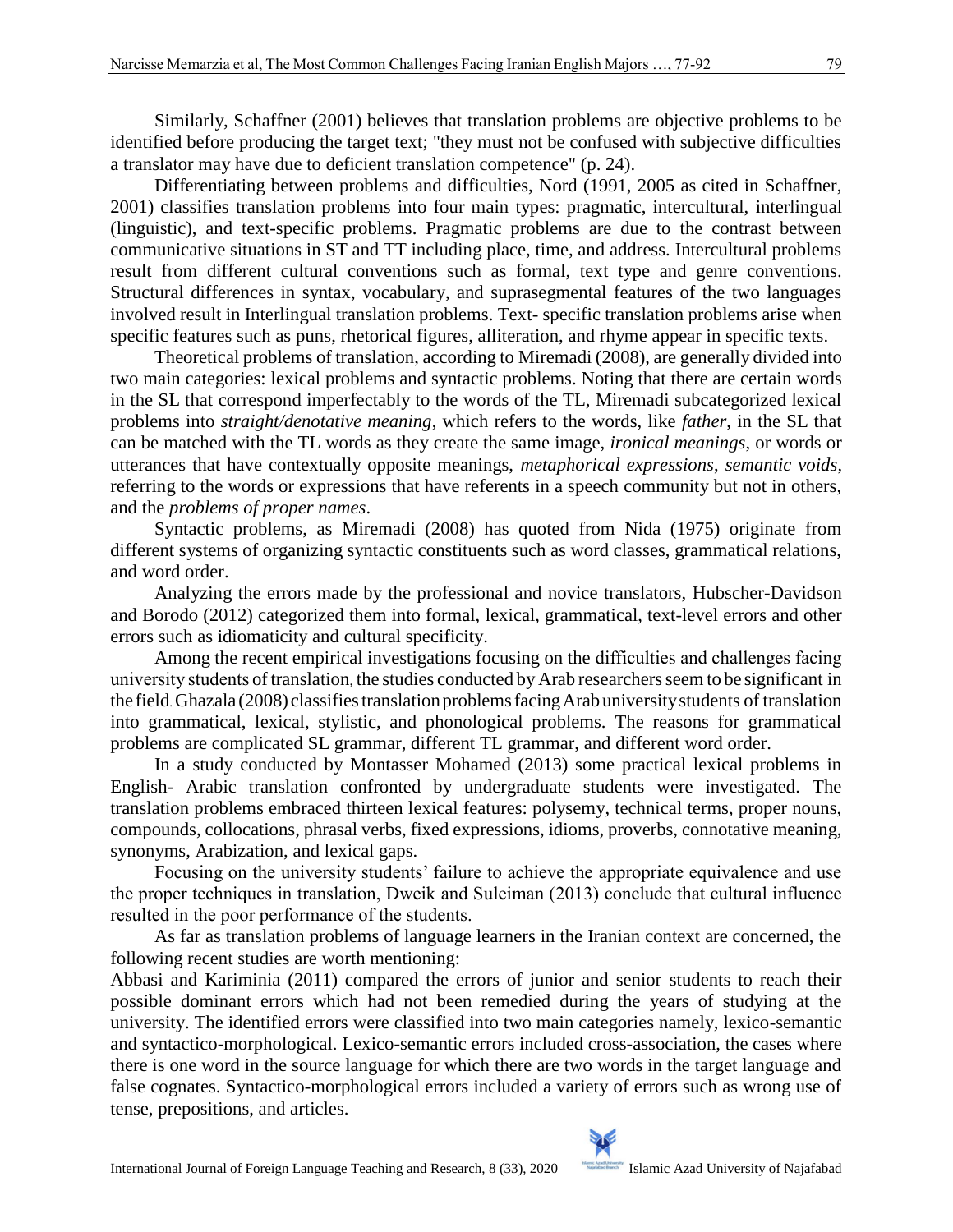In a study conducted to find out students' main problems in translating from English into Persian, using Na Pham's (2005) error analysis, Ardeshiri and Zarafshan (2014) found out that understanding the pragmatic senses was the most distinctive problem the students had, the main reason for which was misunderstanding the source text main message.

The study carried out by Yousofi (2014) investigated the common problems found in the translation products of Iranian graduate or undergraduate students seeking a job as an English translator. The data came from 100 test samples the analysis of which led to categorizing the difficulties into linguistic, cultural, and stylistic ones. Linguistic difficulties included lexical and structural features. Terms or expressions loaded with religious, social, and political connotations led to cultural problems.

The results of a study conducted at Islamic Azad University, Salmas Branch to understand the nature of translation problems of Iranian EFL learners revealed that the biggest challenge the students faced was Persian-English translations since it was much easier to comprehend than to compose English. The most common problems were related to word-order, structure, and vocabulary choice. The researcher, Sadeghi (2011), concluded that inappropriate linguistic competence in English is responsible for the bulk of translations blunders made by the students.

Challenges in English to Persian translation of contracts and agreements were investigated by Karimi, Heidari Tabrizi, and Chalak (2016). The participants were 20 Iranian MA students at Islamic Azad University, Khorasgan Branch receiving a translation task including a land selling contract and a consignment agreement. The findings reflected the students' lack of basic knowledge of legal systems and terminology and layout of legal texts.

Ilani and Barati (2016) investigated the challenges in translating journalistic texts. The analysis of the errors committed by Iranian senior translation students studying at Zand Institute for Higher Education, Shiraz, Iran indicated that the most frequent errors were grammar and terminology errors as well as misunderstanding of original texts.

Focusing on tourism industry guidebooks, Vahid Dastjerdi and Abdolmaleki (2013) investigated the problems of translating such texts trying to discover the most frequent error patterns committed by the Iranian translators. The errors were traced in three hundred sentences randomly extracted from the corpora and subjected to error analysis resulting in categorizing the errors into syntactic ones mostly including grammar patterns, semantic errors including word choice patterns, and pragmatic errors.

Reviewing the relevant literature indicates that focusing on the Iranian students' performance in translation, most of the researchers have discussed the general objective problems faced by the students. However, there seems to be lack of a detailed dissection of English-Persian translation subjective difficulties resulting from deficient translation competence. Accordingly, the present research has attempted to have a thorough investigation into the nature of errors resulting from poor translation competence to answer the research questions.

#### **Method**

The present study is a qualitative descriptive research based on content analysis, one of the goals of which, according to Ary, Jacobs, and Sorenson (2010), is to 'analyze types of errors in students' writings and classify their errors in different areas' (p.457). This design, therefore, was chosen to investigate the hindrances or problems confronting the Iranian undergraduate students of translation when translating different texts from English into Persian by analyzing the errors they had made in their exam papers. The purpose of the study was actually conducting a kind of action research that can serve as a significant form of teacher professional development.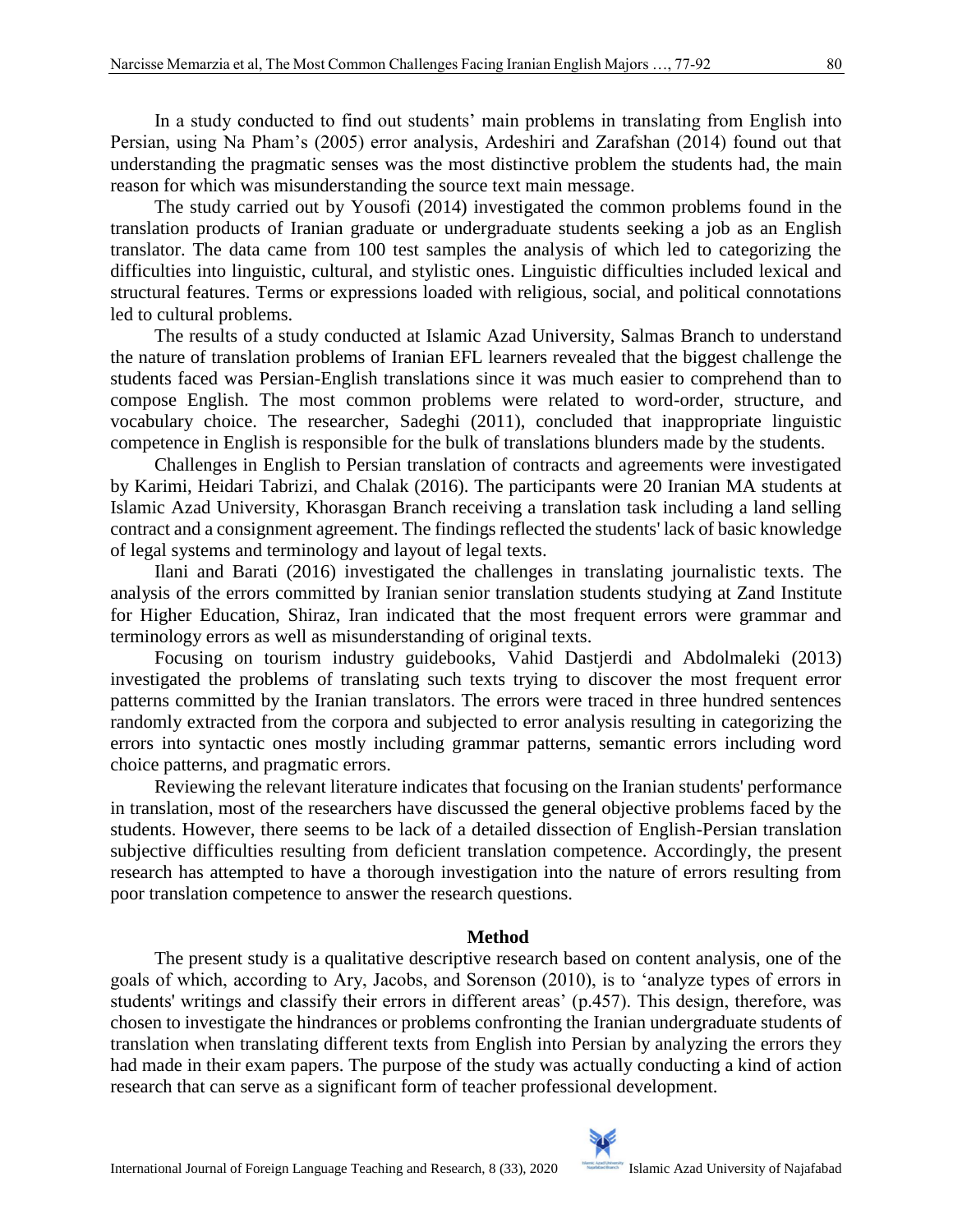#### **Setting and Participants**

The study was conducted at Islamic Azad University, Shiraz Branch, English Department during the six semesters of the academic years 2016 to 2019. The participants in the study, the researcher's students at different translation courses, were 564 Iranian junior and senior students enrolled in the undergraduate program of translation. They were of both sexes, aged between 19 and 26 years old.

The selection of the participants was based on the convenience sampling technique. They were the researcher's students in translation classes. The participants, of course, had already studied many specialized courses including language skills, English grammar, linguistics, Persian language structure and English writing courses. They had also completed at least two courses in translation.

#### **Instruments**

The data collected for the present research came from the assigned papers, quizzes, and exams given to the undergraduate translation students. In order to have dependable findings, increasing the validity and reliability of the results, the strategy of data triangulation and replication logic (Ary et al., 2010) was chosen. The homework assigned to the students, short assigned homework in class individually or in group, quizzes, and formal exams all provided different sources of data for the researcher. Moreover, the study was conducted with the multiple groups during six semesters so that the researcher could obtain consistent findings during three years of teaching translation courses to undergraduate students.

#### **Data Collection and Analysis Procedures**

Methodologically, the present research employed a product-oriented descriptive research method to present the description or analysis of ST-TT pairs. As a result, to detect the problems in the corpora, the researcher followed the procedures of error analysis put forward by Corder (1987) including sampling, identification, explanation, evaluation, and correction of errors.

Initially, the errors found in the students' assignments and exam papers were regularly recorded in a notebook under headings referring to the nature of the problem. A labeling system mainly based on Miremadi's taxonomy of translation problems including syntactic and semantic problems was created to identify the type of potential problems. Those errors belonging to the same category were subsequently grouped together with some sample examples illustrating them. The errors, of course, were gradually and subsequently added to the categorized list during the whole semesters under investigation. As a result, three more categories, stylistic, cultural, and miscellaneous errors identified by the researchers were added to the list to classify the errors found in the corpora.

In addition to the notes, the researcher added some memos checking the translation error identification and classification with two teacher-evaluator colleagues involved in teaching translation courses to increase the reliability of the results.

The next stage was describing the errors mostly through the sample examples including a few stages following the model selected by Lai (2013). First, the problem as reflected in the error was introduced. The source text and its Persian translation by the students were presented. The students' translation, then, were back translated into English so that English speakers could see what the problem was.

To increase the credibility of the research the researcher used triangulation method including peer review so that three of the researcher's colleagues were provided with the raw data along with the researcher's interpretation and explanation in order for them to decide if the findings and interpretations are credible through discussion (Ary et al., 2010).

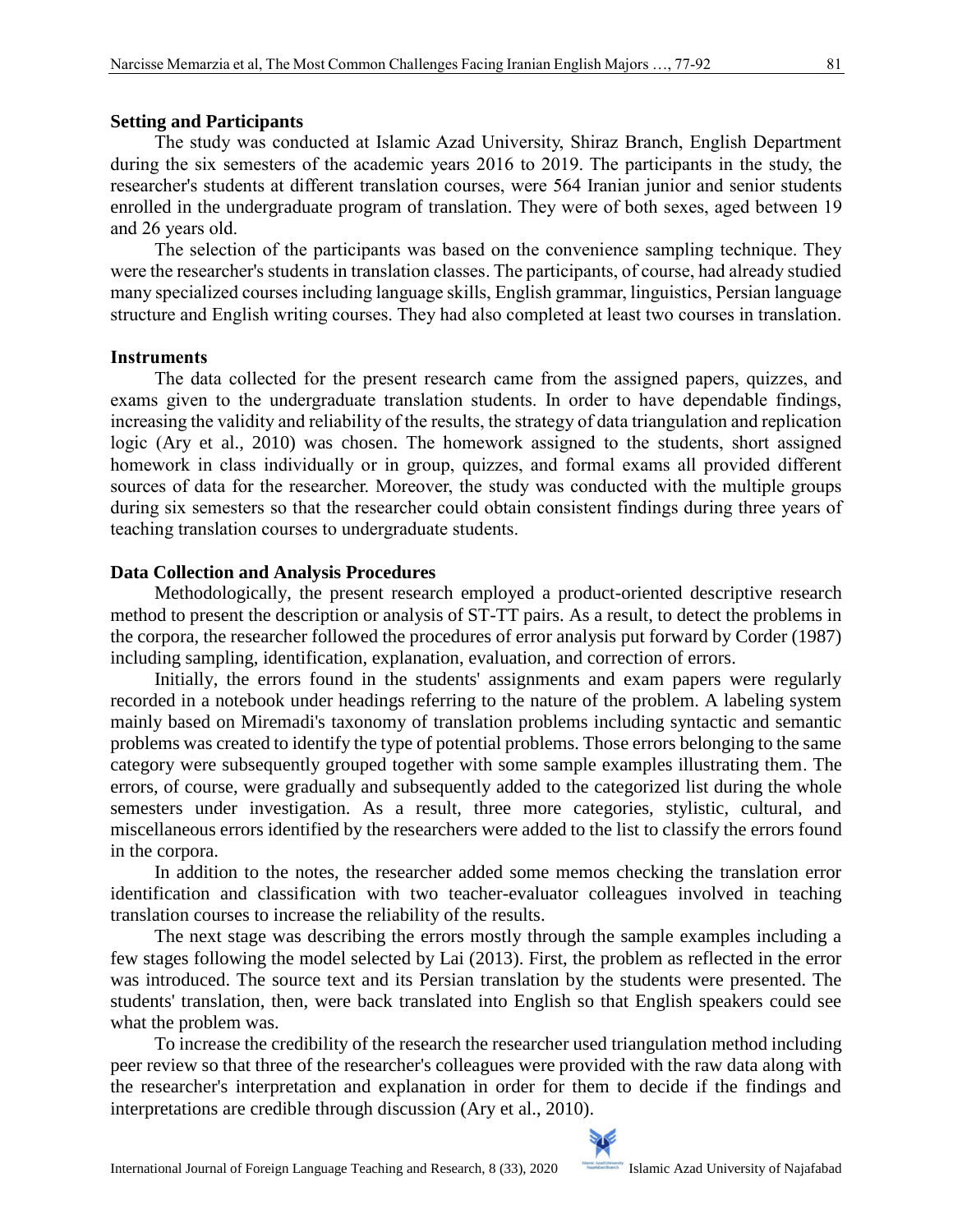In order to answer the research questions the researcher followed the model proposed by Miremadi (2008) which identified two main categories: syntactic problems and lexical problems. Each of these two categories was subcategorized into different types. Furthermore, three more categories were added to the list as the data analysis moved forward: culture problems, stylistic problems, and miscellaneous errors which were further divided into their related subcategories under distinct topics.

Miscellaneous errors, the last category, were those errors that could not fall under any of the other categories. Accordingly, these errors were categorized as miscellaneous, which consisted of the errors related to the lack of general information or the knowledge of the world and the students' weak deduction as well.

The syntactic problems were reflected in two general levels: the problems at the level of words and the problems at the level of sentences. The problems at the level of words included those relating to parts of speech listed as nouns, pronouns, verbs, adjectives, adverbs, prepositions, articles, and conjunctions. The problems at the level of sentences were those observed in sentences including deleted subordinate clauses and main clauses, as well as those problems related to the linked elements by coordinators. In terms of general categories of the problems, in fact, the results of the study are in line with other Iranian researchers such as Abbasi and Kariminia (2011) and Yousofi (2014), working on the university students' translation errors; however, the detailed subdivisions and the nature of problems are, in most cases, different from the other studies. Moreover, the syntactic errors fall under two general categories as word level and sentence level including detailed analysis of different components of the sentences individually as well as investigating the linkage or logical relationship between the components in English sentences.

#### **Discussion**

The following source text samples and their translations present the problematic areas. Of course, the samples are abridged forms of the original data due to word limitation. The back translation of each sample is presented to compare the source and the target text to evaluate the compatibility of meaning between the two languages, thereby assessing the accuracy and quality of translation. In addition, the problem reflected in each of the samples is explained and in some cases the suggested translation is added to the discussion.

#### **Syntactic Problems Problems at the level of words** *Nouns*

Problem: *Changing the grammatical function of the head word in a noun phrase* ST: female activists

TT: سیاسی فعال زنان /zænɑne f[æʔʔ](http://en.wikipedia.org/wiki/Glottal_stop)ɑle sijɑsi/

Back translation: women who are activists

The adjective *female* is translated into زنان /zænɑn/ (women), a noun in Persian; *activists* is translated as an adjective, so that the noun has functioned as a modifier and the modifier has replaced the noun. The suggested translation of this phrase is. زن سیاسی فعاالن /f[æʔʔɑ](http://en.wikipedia.org/wiki/Glottal_stop)lɑne sijɑsi zæn/.

### *Pronouns*

Problem: *Missing the pronoun referent*

ST: Modern American households are coming to resemble those of centuries past,…

خانواده های آمریکایی در حال شبیه شدن به قرون گذشته /gozæʃte qorune/ هستند،... :TT

Back translation: The American families are coming to resemble the past centuries,

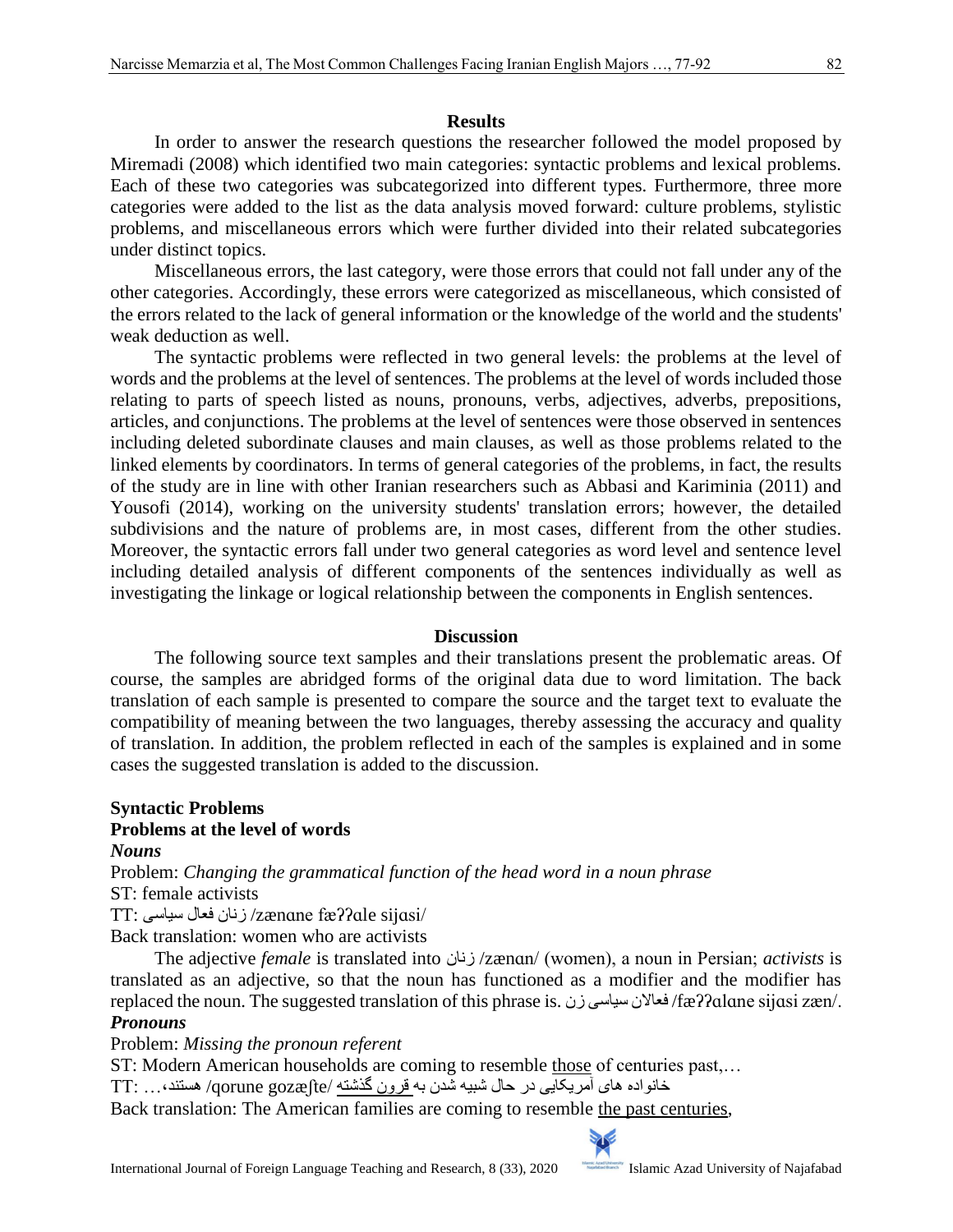In the above example, *those* which replaces *the American families* is ignored as the head word of the noun phrase *those of centuries past*, and *the past centuries* has played the role of complement for the verb *resemble*.

# *Verbs*

Problem: *Ignoring tense harmony*

ST: Margaret sat on the foot of her bed and watched the trees tossing in the wind.

مارگارت پایین تختش نشست /neʃæst/ و درختان را نگاه میکرد /mikærd negɑh./ :TT

Back translation: Margaret sat on the foot of her bed and was watching the trees.

The conjunction *and* in the source text has led to a harmony between the tense of the verb phrases joined together. This sense of harmony is not built in the target text where the simple past and past progressive are joined together by *and*.

### Problem: *Misuse of tenses*

ST: We will have lived in this house for ten years by the end of this month.

ما در این خانه تا آخر این ماه ده سال زندگی خواهیم کرد /xɑhim kærd/ :

Future perfect in English expresses an action that will be completed before some other point in the future. The simple future has replaced future perfect in the translation. The error can be explained as interference of L1 because in Persian, there is no a precise equivalent for future perfect; the present perfect or simple present is used for the same context. The suggested translation  $\alpha$ ra pxære in mah dæh sal [æs](http://en.wikipedia.org/wiki/Near-open_front_unrounded_vowel)t ke اخر این ماه ده سال است که در این خانه زندگی میکنیم : $\alpha$  pxære in mah [dæh](http://en.wikipedia.org/wiki/Near-open_front_unrounded_vowel) sal æst ke [dær](http://en.wikipedia.org/wiki/Near-open_front_unrounded_vowel) in xɑne zendegi mikonim/.

Problem: *Having difficulty recognizing the verb phrase replaced by an auxiliary in ellipsissubstitution*

ST: The violence between Christian and Muslim militias has escalated in recent months, as have attacks on UN peacekeepers.

TT:

خشونت بین شبه نظامیان مسیحی و مسلمان ماههای اخیر افزایش یافته زیرا به حافظان صلح سازمان ملل حمله شده

./zirɑ be hɑfezɑne solhe sɑzemɑne melæl hæmle ʃode/

Back translation: The violence between Christian and Muslim militias has escalated in recent months because UN peacekeepers are attacked.

In English grammar, auxiliaries can be used to avoid verb repetition. As substitution is one of the methods of [cohesion](https://www.thoughtco.com/what-is-cohesion-composition-1689863) (Nordquist, 2018), in the above example, it seems that the students had problem connecting two pieces of information, in one of which the verb phrase *has escalated* is substituted by the auxiliary verb *have* and the word *as* is a preposition, meaning *like,* not a subordinate conjunction. One of the reasons might be the confusing structure of the second deleted clause: the inversion of subject and auxiliary after *as* in English, a specific grammatical structure that does not exist in Persian.

# *Adjectives and Adverbs*

# Problem: *Wrong modification*

ST: Developing a smart statewide network of educational programs

/huʃmænd ɑmuzeʃi bærnɑmehɑje/ توسعه شبکه برنامه های آموزشی هوشمند سراسری :TT

Back translation: Developing the network of smart nationwide educational programs

The adjective "smart" modifies *network*, while the translator has used this adjective to modify *program*. This problem might be due to either the length or complexity of the noun phrase with multi modifiers and possessive of phrase (Swierzbin, 2014) or the order *of adjective and noun in* 

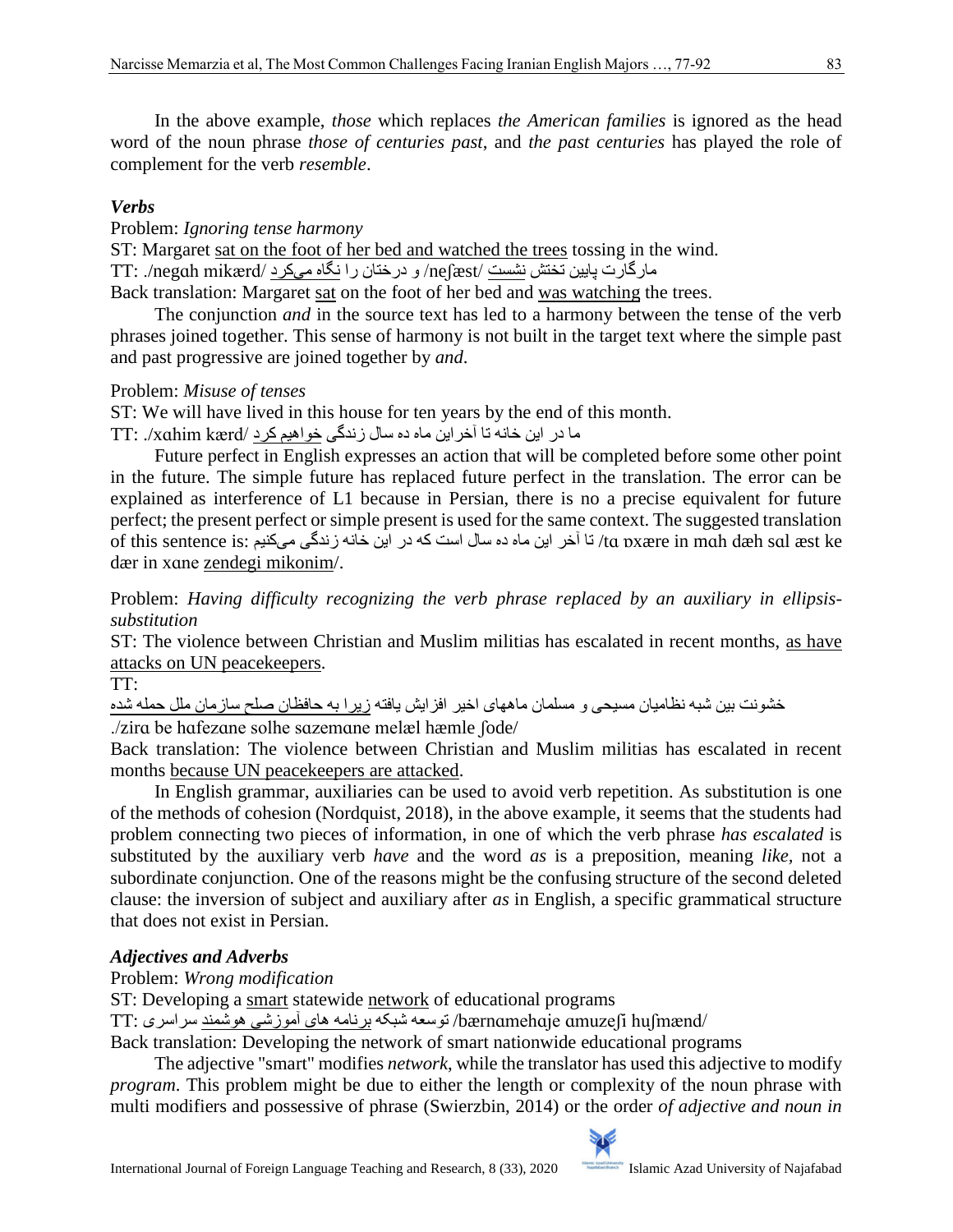*Persian which* is different from English in that in contrast to English, Persian descriptive [adjectives](https://www.thoughtco.com/what-is-adjective-clause-1689064) typically come after the [noun](https://www.thoughtco.com/noun-spanish-basics-3079279) they modify.

ST: There is even peace in the storm.

آرامش حتی در طوفان /tufɑn dær hættɑ/ هم هست. :TT

Back translation: There is peace even in the storm.

The position of the adverb *even* in a sentence varies depending on which element is focused on. In the above example, the translator has moved the focus from *peace* to the phrase *in the storm*. The suggested translation of this sentence is:

/.hæst tufɑn dær hæm ɑrɑmeʃ hættɑ/ حتی آرامش هم در طوفان هست.

# *Prepositions*

Problem: *Misunderstanding the function of the preposition "for" in adverb phrases of purpose* ST: Thousands of people were killed in order for him to remain in power هزاران نفر بخاطر او/u bexɑtere/ کشته شدند تا در قدرت باقی بماند. :TT

Back translation: Thousands of people were killed for him in order that he can remain in power.

The preposition "for" in adverbial phrases of purpose in English just introduces the agent of the verb in the phrase and does not have the same meaning as *for* in a phrase like *do something for somebody*. In the above examples *for* is translated as *due to* since the function of *for* in purpose clauses seems to have been unknown to the translator. The correct translation of this sentence is

 bɑqi qodræt dær u tɑ ʃodænd koʃte næfær hezɑrɑn/ هزاران نفر کشته شدند تا او در قدرت باقی بماند bemɑnæd/.

### Problem: Having *difficulty finding appropriate equivalents*

ST: I feel that I'm dying, and, through the medium of art and mystical experience, I want to be reborn.

حس میکنم در حال مردن هستم و در میان /mijɑne dær/ هنر و تجربه مرموز میخواهم دوباره زاده شوم. :TT Back translation: I feel that I'm dying, and I want to reborn between art and mysterious experience.

This problem might be attributed to the various numbers of prepositions in English, many of which have more than one meaning in different situations. It seems that the first and the most frequent and familiar meaning of the preposition is chosen by the translator without focusing on the contextual clues to find the appropriate equivalent. Through in the example means by, the Persian equivalent of which is باز طریق /bɑ/ or با /æz tæriq/.

# *Articles*

Problem: *Distorting the message by changing a definite article into an indefinite one and vice versa* ST: The accident was ordinary enough.

حادثهای /hɑdeseɁi/ معمولی بود. :TT

Back translation: It was an ordinary accident.

When sentences having the English definite article *the* are going to be translated into Persian, the definite article *the* seems to be replaced by a zero article (حادثه /hɑdese/) or a demonstrative adjective such as *this* or *that* (حادثه آن /ɑn hɑdese/). However, the lack of precise equivalent for definite article "the" in Persian leads to misuse of indefinite and definite articles.

# *Conjunctions*

# Problem: *Misunderstanding the cohesive function of conjunctions*

ST: Every culture has developed preferences for certain kinds of food or drink. However, these preferences are mostly formed in our heads and not in our tongues, forsomething can taste delicious until we are told what it is.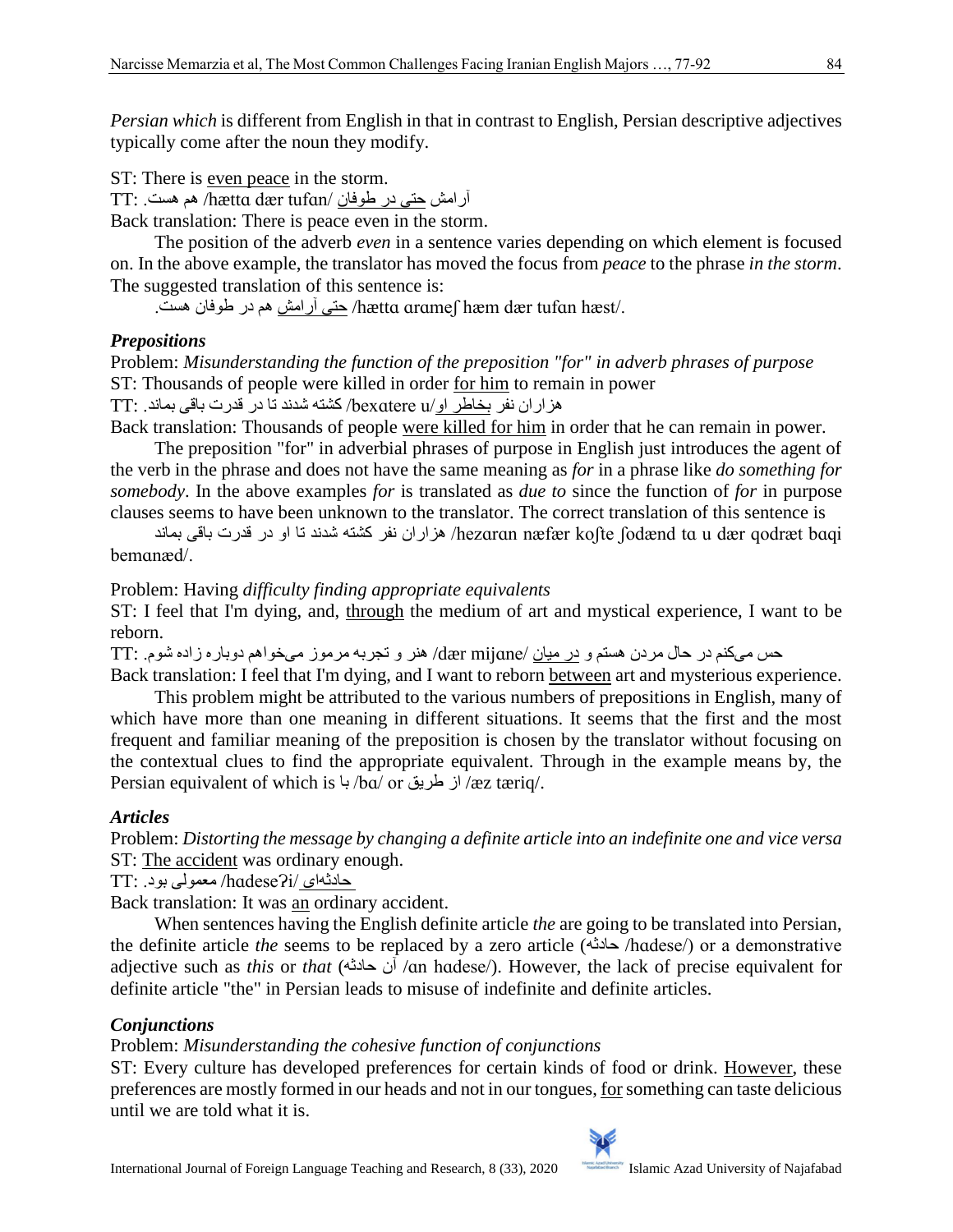#### TT:

هر فرهنگی تمایل خاصی برای غذاها و نوشیدنیهای خاصی توسعه میدهد گرچه /gærʧe/ این سالئق بطور گسترده در ذهن ما شکل گرفته اند تا در زبان ما برای /bærɑje/ چیزی که میتواند خوش طعم باشد تا زمانیکه به ما گفته شود چه چیزی است.

In English, *however* as a conjunctive adverb expresses both *contrast* and *concession*. The data showed that this conjunction, most of the time, is translated as a synonym for *although* meaning اگرچه /ægær ʧe/ in Persian, resulting from the students' focusing on the concessive use of *however* ignoring the fact that what is contrary to expectation follows this conjunction in a compound multiple sentence in contrast to the structure of the complex multiple sentence including *although*, based of which the *although clause* expresses the fact and *contrary to expectation clause* forms the independent clause. The students' failure to notice this point leads to misunderstanding the cohesive function of this conjunction and a translated text without any logical relation between the clauses.

Moreover, *for* is a coordinate conjunction, the cohesive function of which is sometimes misunderstood by the students and is misused as a preposition in their translation. In the example, the translator has translated *for* as برای /bærɑje/, a preposition in Persian, without paying attention to the comma before *for* that can act as a contextual clue showing the function of *for* in forming logically linked ideas with a cause- effect relationship in a compound sentence.

#### **Problems at the level of sentences**

#### *Subordinate clauses*

Problem: *Missing the link between the reduced subordinate clause and the main clause* ST: "From being self-made, I want my children to feel the money is precious."

برای خودساخته بودن /budæn xodsɑxte bærɑje/ میخواهم فرزندانم احساس کنند پول ارزشمنداست :TT Back translation: In order for my children to be self-made, I want my children to feel money is precious.

The initial phrase "From being self-made" in this example is the reduced form of the full subordinate adverbial clause of reason *Because I am self-made*. The poor knowledge of the students on such phrases leads to ignoring the link between the initial phrase and the following main clause and missing the subject of the phrase.

#### Problem: *Missing the link between the antecedent and reduced adjective clause*

ST: People with the problem of overweighting often try some of the popular fad diets being offered. مردم با مشکل اضافه وزن اغلب تالش می کنند که تعدادی رژیم غذایی رایج را پیشنهاد کنند. :TT

./reʒime qæzɑji rɑjeʤ rɑ piʃnehɑd konænd/

Back translation: As people financially search for a solution to the problem of overweighting, they often try to offer some of the fad diets.

The verb "try" is misunderstood as *making an effort* (تالش /tælɑʃ/ (, and the participle "being offered", which is the short form of *which is offered* is mistakenly considered to be the verb coming after "try" as the participle phrase structure is unknown or ignored by the translator.

#### Problem: *Sentence fragment*

ST: Not much has been done by authorities to address some of the causes of domestic terrorism such as rich- poor inequities and the grievances of Muslim youths in Mumbai.

هیچ اقدامی توسط مسئولین برای نشان دادن بعضی از دالیل تروریسم صورت نگرفته است. برای مثال اختالف :TT طبقاتی و نارضایتی جوانان مسلمان در بمبئی.

/bærɑje mesɑl extelɑfe tæbɑqɑti væ nɑrezɑjæti ʤævɑnɑne mosælmɑn dær bæmbæɁi/

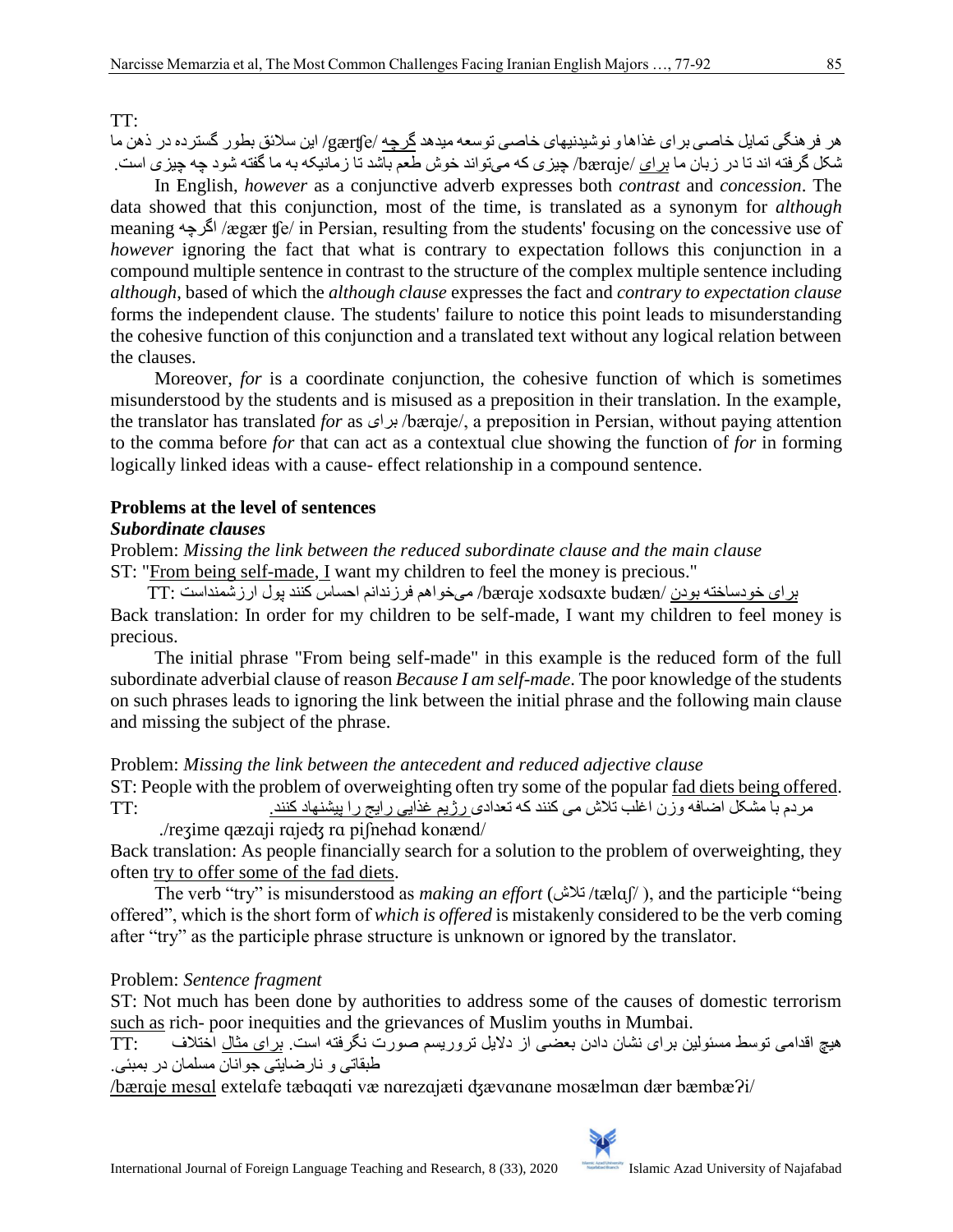Back translation: Not much has been done to show some of the causes of domestic terrorism. For example, social class differences and youth discontent in Mumbai.

*For example*, a conjunctive adverb used to introduce examples in English, is followed by a sentence with the subject and predicate. This conjunction most of the time is treated as *"such as"* by the students ignoring the fact that a gerund phrase follows *such as*. This may be due to the fact that both of these devices are used to illustrate something in English sentences.

# Problem: *Literal translation*

ST: Nora is happily married with a 4-year-old daughter.

نورا به همراه دختر چهارساله اش با شادمانی ازدواج کرده است. :TT

/Norɑ be hæmrɑhe doxtære ʧɑhɑr sɑleæʃ bɑ ʃɑdmɑni ezdevɑʤ kærde æst/ Back translation: Nora, along with her daughter, is happily married.

The phrase *with a four-year-old daughter* in the example is the short form of *who has a 4 year-old daughter*, so the lack of knowledge about such a structure leads to misunderstanding the message and literal translation.

# *Linked coordinated elements*

# Problem: *Faulty Parallelism*

ST: Religious artwork often portrays Jesus as a baby, as an undernourished weakling, or as an ascetic who passively submits to whatever befalls him.

### TT:

آثار هنری دینی اغلب مسیح را مثل یک بچه /bæʧe،/ الغر و گرسنه /gorosne væ lɑqær/ یا /jɑ/ مثل یک ریاضتکش /rijɑzætkeʃ jek/ که با بی تفاوتی تسلیم چیزی بود که برای او اتفاق میافتاد نشان میدهند

Back translation: Religious artwork often shows Jesus as a baby, undernourished and weak, or as an ascetic who passively submitted to whatever befell him.

The coordinate conjunction *or* in the source text joins noun phrases. However, the noun phrase *undernourished weakling* with *weakling* as the head word is translated as an adjective phrase modifying the preceding noun *baby* distorting the structural balance between the elements joined by *or*.

# Problem: *Having difficulty recognizing the elements joined together by the coordinate conjunction "and" when the sentence is long*

ST: We have all heard stories about people being fed a meal of snake or horse meat or something equally repugnant in American culture and commenting on how tasty it was until they were told what they had just eaten.

TT:

همه ما داستانهایی شنیدهایم در آمریکا که مردم با گوشت مار و اسب تغذیه شدند /ʃodænd tæqzije/ و /væ/ توضیح آنکه /ɑnke towzihe/ مزه آنها چطور است تا زمانی که به آنها گفته شود که چه چیزی خورده اند.

Back translation: We have all heard stories about people in America who were fed a meal of snake and horse meat and to explain how its taste is until they are told what they had eaten.

The participle phrase (*commenting on* …) after the coordinate conjunction *and* is joined to *being fed* in the source text, but the translator has translated it as an infinitive phrase functioning as a subject without a predicate distorting the logical connection between the elements.

# **Lexical Problems**

Problem: *Unacceptable collocations or wrong choice of synonym ignoring contextual clues* ST: The driver suffered severe injuries.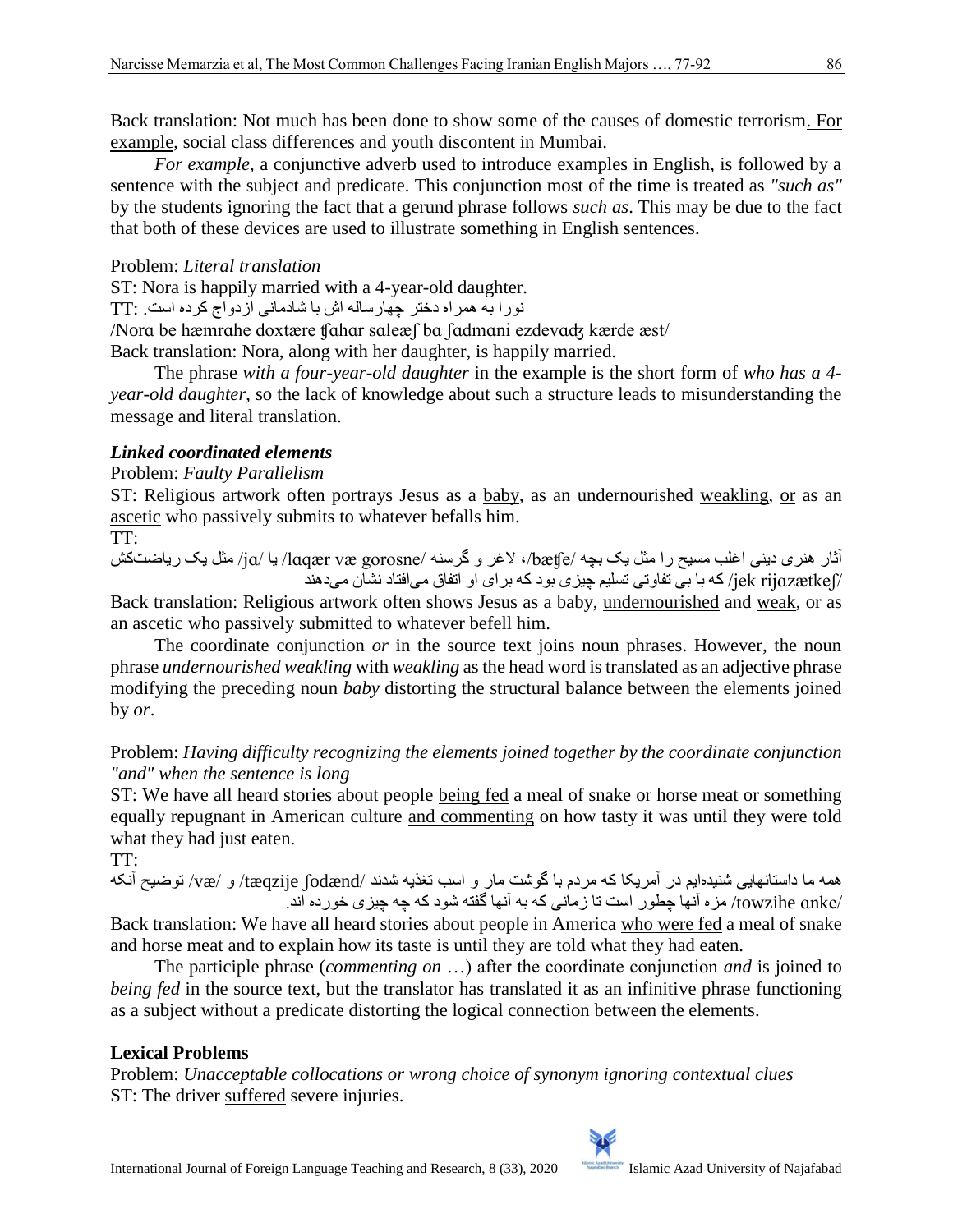راننده از جراحات زیاد رنج برد /bord rænʤ./ :TT

The verb بردن رنج /rænʤ bordæn/, the first synonym of suffering in an English-Persian dictionary, is used for physical or mental pain or disease and is collocated with pain or illness in Persian, while the verb شدن متحمل /motehæmmel ʃodæn/ (endure) is collocated with injuries.

Problem: *Having difficulty translating multi-morphemic words not found in the dictionary* ST: unlexicalized type of object

یک چیز غیرلغوی /ŋ̃ize qejre loqævi/ یا یک صفت غیرواژگانی /TT: /qejre vaʒgɑni

Back translation: an object which is not lexical

The word *unlexicalized* could not be translated by most of the participants as it was not found in their own dictionaries. It seems that when a multi-morphemic word cannot be easily found in a dictionary, some students have difficulty guessing the meaning of the word by processing it in terms of its component morphemes, i.e., focusing on the meaning of each morpheme and combining them to get the whole. The suggested translation for this phrase isواژه بدون شیء یک /bedune vɑʒe/ or ندارد وجود لغتی برایش که شیئی /bærɑjæʃ loqæti voʤud nædɑræd/.

Problem: *Having difficulty finding accurate equivalent in Persian for some participle adjectives in English* 

ST: Surrounding yourself with happy <u>fun-loving</u>, optimistic people will bring out your happy side. TT: /mærdomi ke særgærmi rɑ dust dɑrænd/ .دارند دوست را سرگرمی که مردمی

Back translation: people who love fun

Some of the participle adjectives are problematic for translators as they cannot be easily found in English-Persian dictionaries. In such cases, literal translation proved to be one of the common translation strategies used by the students.

Finding the definition of such terms in the source language to understand what exactly the term means may be a useful strategy that can be followed by the translator's creativity to find an appropriate equivalent or a way to achieve the same meaning. The suggested translation of this compound adjective is سرزنده /særzende/ or نشاط با / bɑneʃɑt/.

# Problem: *Inharmonious combination of words*

ST: Confucius believed that respect and obedience are owed by subjects to their rulers. کنفسیوس معتقد بود که افراد /æfrɑd/ احترام و اطاعت را مدیون حکمرانان /hokmrɑnɑn/ هستند. :TT Back translation: Confucius believed that individuals owe the rulers respect and obedience.

The source text indicates an association between the terms placed side by side as a couple. The Persian term used for *subjects* (افراد /æfrɑd/), which is equal to *individuals* in English, however, does not match the Persian word for *rulers* (حکمران /hokmrɑn/). The correct Persian equivalent of *subject*s in this context is رعایا /roɁɑjɑ/, which can be collocated with حکام /hokkɑm/ in Persian.

# **Culture Problems**

Problem: *Difficulties translating clothing and cuisine terms* ST: the ladies dressed in demi-state toilets TT: کم آرایش و لباس با خانمها /xɑnomhɑ bɑ lebɑs væ ɑrɑjeʃe kæm/

Back translation: ladies with light dress and make-up

The term *demi-state toilet* refers to a semi-official dress that is less elaborate than full dress. This term has no a direct equivalent in Persian. The nearest equivalent is مهمانی لباس /lebɑse mehmɑni/ or مجلسی لباس /lebɑse mæʤlesi/) which is the same as English *evening dress*.

ST: If you want one last burrito, you'd better visit Tito's Taco Palace today.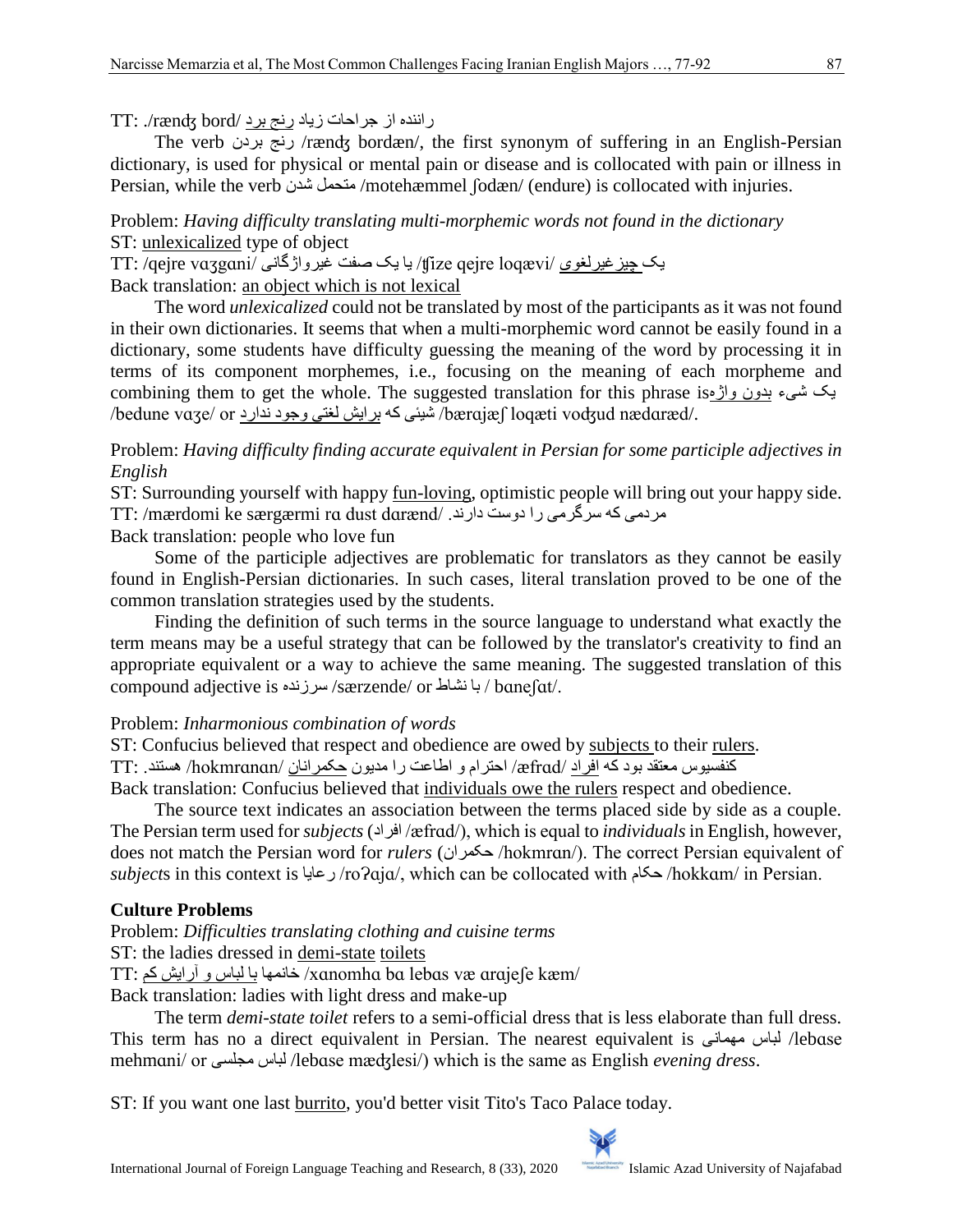اگر باریتو /bɑrito/ میخواهی بهتره کاخ /kɑx/ تیتو تاکو را ببینی. :TT

Back translation: If you want burrito, you'd better visit Tito Taco palace (a palace called Tito Taco). The dish names are names with strong ethnic and regional characteristics, for which there are hardly similar names in the target language. The translator, as a result, has borrowed and transliterated the term as a strategy (Pym, 2017), leading to a translation that seems to be confusing to the Persian readers as they have no any concept of what *burrito* is specifically when the term *Palace* as a proper noun is supposed to be a common noun and translated by the translator into Persian as کاخ /kɑx/, meaning *mansion*. Adding some information such as the main ingredients of the food, as a semantic strategy (Chestarman, 2002), can supposedly convey the meaning of this dish term better than using only transliteration strategy.

Problem: *Difficulties translating metaphors, similes*, *and expressions*

ST: The Mother's Milk of Politics

TT: /ʃire mɑdær bærɑje sijɑsæt/ سیاست برای مادر شیر

The data in this study showed that most of the students have difficulty using the appropriate strategy to face challenges of metaphor and simile translation. They usually render such items by *literal translation.* Of course, literal translation can be used as a strategy whenever it contains cultural elements familiar or clear to the target reader (Newmark, 1988). The Persian suggested equivalent of *mother's milk* is حیات نبض /næbze hæjɑt/.

ST: surrounding yourself with happy fun-loving, optimistic people will bring out your happy side. افراد خوشحال و خوشبین در محیط اطراف شما جنبه شاد شخصیت شما را خارج میکنند. :TT

/ʤænbe ʃɑde ʃæxijæte ʃomɑ rɑ xɑreʤ mikonænd/.

Back translation: Happy optimistic people around you will bring the happy side of your character out.

Expressions are always one of the main reasons for translation problems particularly when the source and the target languages belong to totally different cultural backgrounds. Literal translation, the strategy used in the example, in cases when the TT reader is not familiar with the source language culture may appear weird to the TT audience. The underlined phrase can be translated into Persian as میکنند زنده شما در را شادی /ʃɑdi rɑ dær ʃomɑ zende mikonænd/.

### **Stylistic Problems**

### *Formality VS Informality*

ST: I've [got](https://www.macmillandictionary.com/dictionary/british/got_1) [loads](https://www.macmillandictionary.com/dictionary/british/load_1) to do [today.](https://www.macmillandictionary.com/dictionary/british/today_1) امروز کارهای زیادی برای انجام دادن دارم. :TT /emruz kɑrhɑje zijɑdi bærɑje ænʤam dɑdæn dɑræm/. Back translation: Today, I have a lot of work to do.

# *Fronting*

ST: Such was a beautiful day we could not sit at home.

روز بسیار زیبایی بود بطوریکه نتوانستیم در خانه بنشینیم. :TT

/ruze besjɑr zibɑɁi bud betowrike nætævɑnestim dær xɑne benʃinim/.

Back translation: It was such a beautiful day that we couldn't sit at home.

Although moving some elements like adverbs to the beginning of the sentences to emphasize the initial element is usual in Persian (Mahootian and Gerbhardt, 1997), it seems that some of the students, ignoring the word order, translate the emphatic sentence as a sentence with ordinary word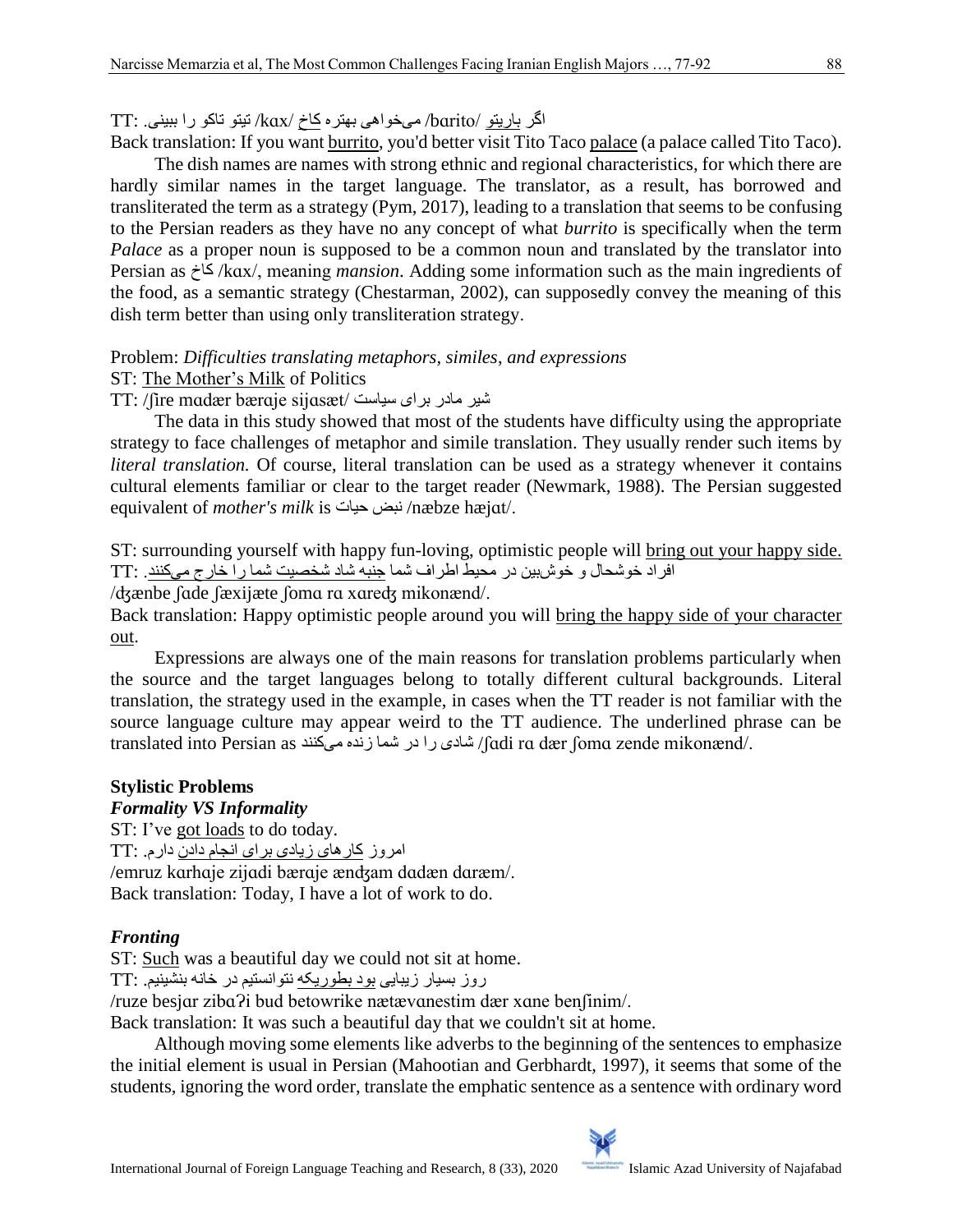order. The example, for instance, begins with *such* to emphasize the adjective, while the translated text does not imply such an emphasis.

### *Passive vs. Active Style*

ST: A one-year ban was put on new fast-food restaurant by Los Angeles City Council. ممنوعیت رستورانهای جدید فست فود توسط شورای شهر لوسآنجلس گذاشته شد. :TT

/mæmnuɁijæte resturɑnhɑje ʤædide fæst fud tævæssote ʃorɑje ʃæhre losɑnʤeles gozɑʃte ʃod/.

Changing the passive voice into active while translating is not advisable as each mode presents a different function in English. However, unlike English, Persian does not usually introduce the agent by using a by-phrase in its passive structure. One way to translate English passive sentences including the agent into Persian is moving the *patient* of the verb to the beginning of the clause and placing the Persian object marker را /rɑ/ before the subject of the active clause in order to keep the focus on the patient as the English passive structure does (Abdollahi and Hua Tan, 2016).

The data, including the above example, show most of the students' tendency to translate English passive sentences including agent by-phrase word by word using the Persian term توسط /tævæssot/ meaning *by*.

### *Punctuation Marks*

ST: Searching for answers, Michael went to the public body he thought could provide some: Ingle Wood's Police Oversight Commission.

TT:

مایکل به دنبال جواب به جامعه جایی که فکر میکرد میتواند کمسیون نظارت پلیس شهر اینگل وود را تشکیل دهد رفت. /ʤɑmeɁe ʤɑji ke fekr mikærd mitævɑnæd komsijune nezɑræte polise ʃæhre ingelvud rɑ tæʃkil dæhæd/.

Back translation: Searching for answers, Michael went to the society where he thought could form Ingle Wood's Police Oversight Commission.

Marks of punctuation play very important role in giving intended meaning to the language; as a result ignoring the punctuation marks or not knowing their functions in the sentences leads to changing the meaning of the sentence completely and sometimes even convert the sentence to complete nonsense.

In the above example, the colon introduces the public body which was thought to provide some answers, i.e. Ingle Wood's Police Oversight Commission, while the translator has changed this noun phrase to an object for the verb *provide*.

### **Miscellaneous Errors**

Problem: *Lack of the knowledge of the world (topical knowledge)*

ST: Former President George W. Bush First Lady

TT: سابق جمهور رییس اول همسر /hæmsære ævæle reɁis ʤomhure sɑbeq/

Back translation: The first wife of the former president

The term "First Lady" is a title used for the wife of an American president. The translator guesses the meaning of the term *Lady* as *wife* but the word *first* is used to place the president's wives in order as the translator does not have any information about this title.

### Problem: *Weak inference or deduction*

ST: Two American Indian teenagers who pleaded guilty to attacking a man; instead of were sent to their people in Alaska for traditional tribal punishment.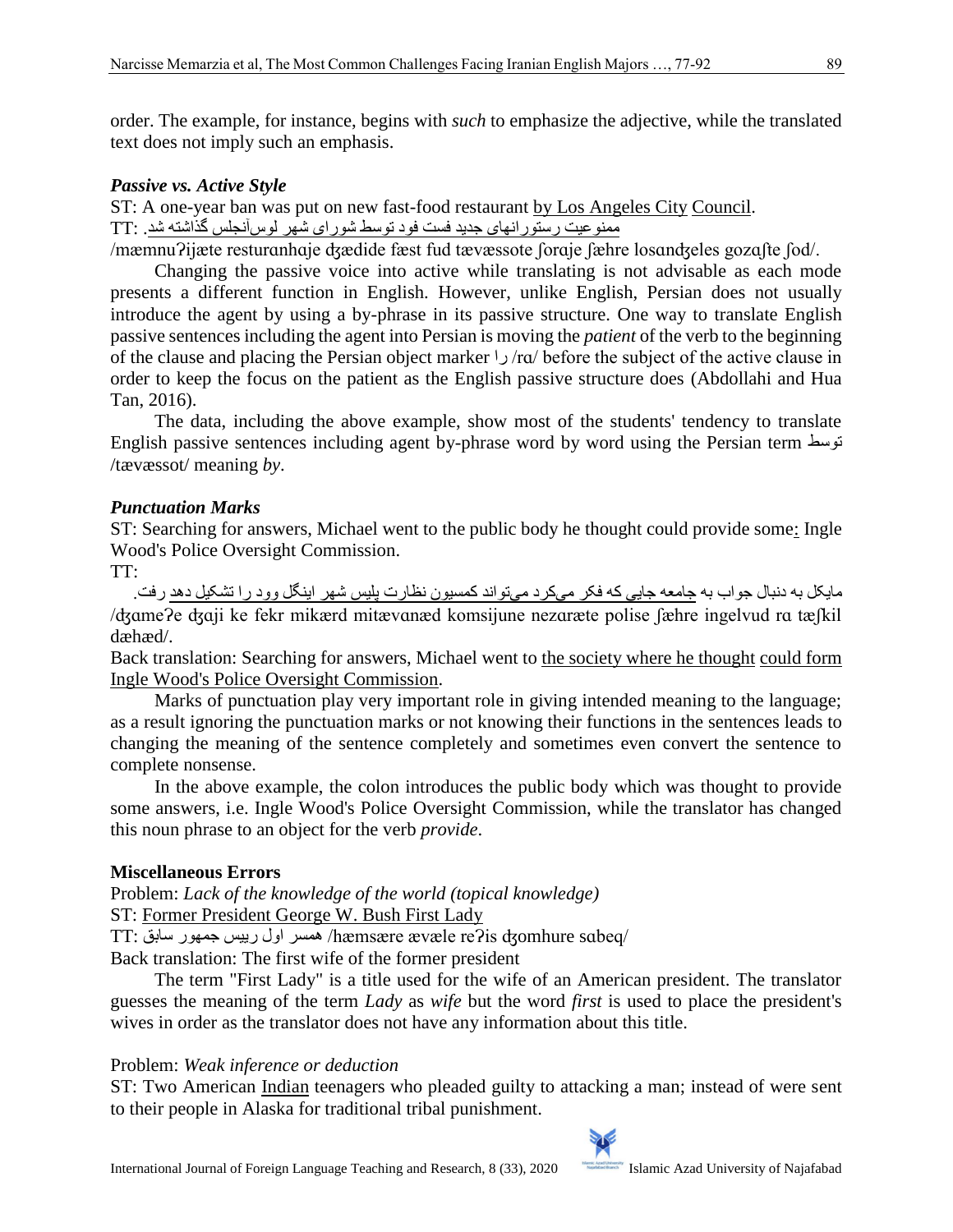TT: هندی آمریکایی نوجوان دو /do nowʤævɑne ɑmrikɑji hendi/

Back translation: Two American teenagers from India (in Asia)

The translator has used the first definition of the word *Indian* as s/he does not know that the term *Indian* can also refer to the original inhabitants of America; however, it is possible to guess the nationality of these two teenagers by referring to the context. The noun phrase "*their people in Alaska*" provides enough information to conclude that these two teenagers cannot be from India. Ignoring the context, s/he does not make any inference to evaluate the target term guessing the nationality of these two teenagers.

#### **Conclusion**

The findings of the error analysis procedure indicated the syntactic, lexical, cultural, and stylistic problems the translation students face while translating different English texts into Persian. The miscellaneous errors, also reflected the students' poor general or, in terms of Hatim and Mason (2005), *the encyclopedic knowledge*, and their weakness in reasoning from one or more sentence elements to reach a logically certain conclusion about the meaning of the whole.

A number of factors seem to be linked with these problems. The syntactic problems can result from students' low level of the source language proficiency resulting in having difficulty comprehending the source texts due to inability to parse the *sentence*s into their *constituents* and recognize their functions especially when the sentences are long multiple sentences with complicated structure. One of the common errors was losing the text *coherency* so that the sentences in the target text took separate directions as if there were no any logical connections between them. This problem may be due to the students' poor knowledge of linking devices and ellipsis or clause reduction rules in English.

Lexical problems can be related to the students' insufficient linguistic knowledge of both the source and the target languages. The Findings from the analysis of the data showed that the students misused dictionaries in the process of looking for the appropriate equivalent for the source text terms. As the researcher has experienced in translation classes, it seems that ignoring contextual clues to get the correct equivalence, most of the time, the students prefer to select the first definition of a word without searching for another alternate meaning that may better fit the context.

Translation problems posed by culture-specific terms, of course, can be attributed to lack of cultural awareness and interaction as well as the *cultural gap* or a distance between the source and target languages (Newmark, 1991). With regard to culturally untranslatable terms, the students lack sufficient skills and experience to apply appropriate strategies to cope with such terms and transfer the cultural information encoded by the SL vocabulary to the TL.

A large number of the stylistic errors observed in the data are the result of the students' lack of awareness about and sensitivity towards textual features forming the style of a text. In fact, there is a wide range of textual features that makes the style of a text different from others such as "the diction (choices of words); sentence structure and syntax; modality and attitude; processes and participants; the figurative language; recording speech and thought; the patterns of rhythm; cohesion; and narrative structure" (Huang, 2011, p.61). Failing to understand the importance of paying attention to the stylistic features of a text, the students usually translate different texts such as literary and scientific ones in the same way. Such errors become more obvious when some lyrical or artistic words are used in technical texts and scientific terms are used in literary texts.

On the whole, the benefits of detecting problematic areas in translation students' performance have been demonstrated in countless studies as mentioned in literature review (Hubscher-Davidson, 2008; Nicodemus, B., & Swabey, L., 2015; Wang, 2011). What all the experts in the field of translation agree upon is the fact that problem identification is prior to prescription and

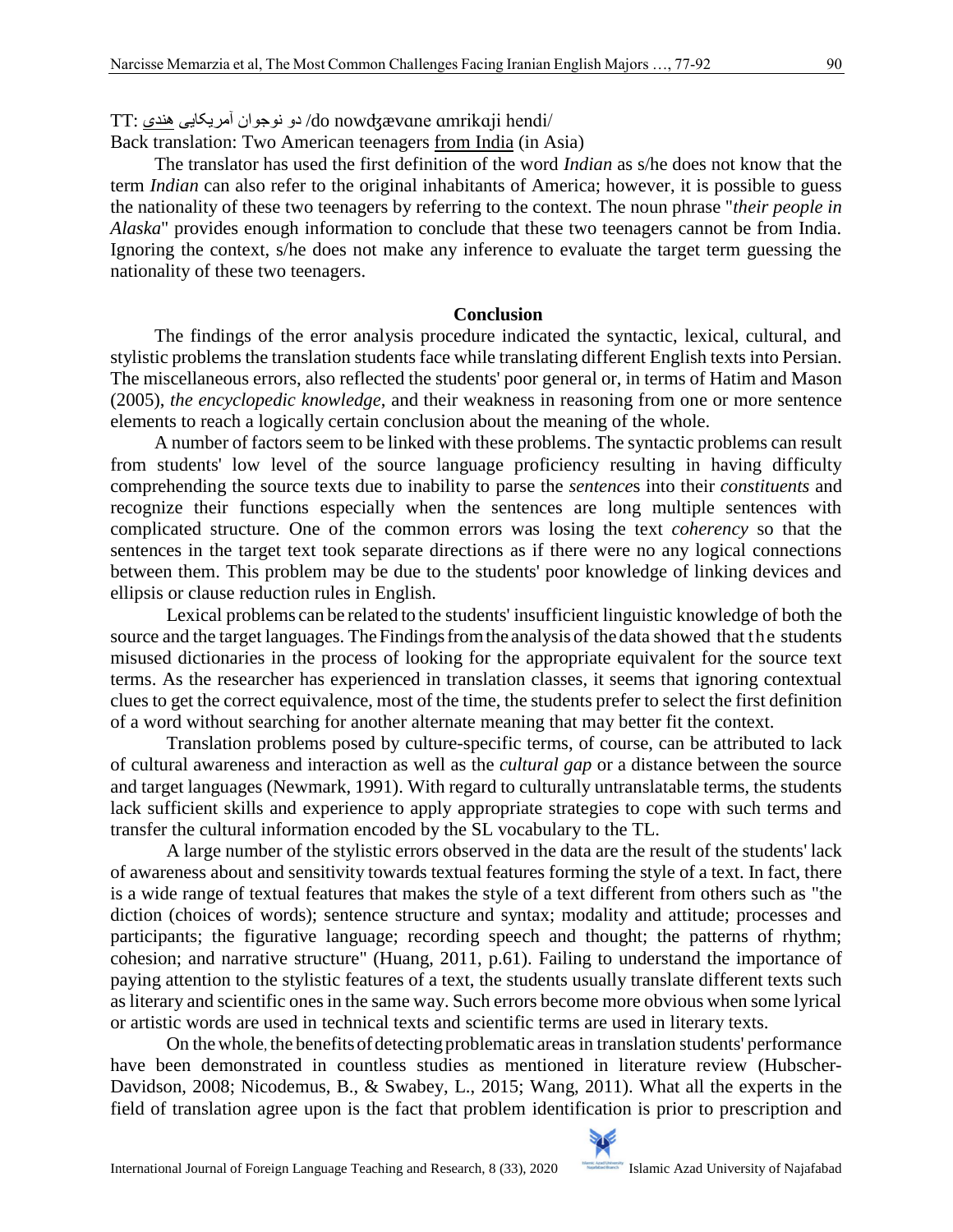medication. Once the problems are identified, the first step to prepare for the battle is course design and planning. In sum, what can be ranked as a highly problematic issue may easily be handled by the interaction and cooperation of teachers and students in the teaching program.

### **References**

Abbasi, M. and Kariminia, A. (2011). An Analysis of Grammatical Errors among Iranian Translation Students: Insights from Interlanguage Theory. *European Journal of Social Sciences*. *25* (4), 525-536. Retrieved from

www.researchgate.net/publication/260349950\_An\_Analysis\_of\_Grammatical\_Errors\_among\_Ira nian\_Translation\_Students\_Insights\_from\_Interlanguage\_Theory

Abdollahi Guilani M. & Hua Tan, K. (2016). English Passive and the Function of Shodan in Persian. *Asian Social science. 12* (9), 162-175.

Ardeshiri, M. and Zarafshan, M. (2014). Students' Causes of Errors in Translating Pragmatic Senses *International Journal of English and Education. 3*(4), 238-253. Retrieved from http://ijee.org/yahoo\_site\_admin/assets/docs/18.265143648.pdf

Ary, D., Jacobs, L. & Sorensen, C. (2010). *Introduction to Research in Education* (8th ed). Wadsworth: Cengage Learning.

Bowker, L. (2000) A corpus-based approach to evaluating student translations. *The Translator 6* (2), 138-210. Retrieved from

www.tandfonline.com/doi/abs/10.1080/13556509.2000.10799065

Chesterman, A. (2002). Memetics and Translation Strategies. *Synapse,5*, 1-17. Retrieved fro[mhttps://brage.bibsys.no/xmlui/bitstream/handle/11250/2406051/Chesterman\\_5\\_2000\\_%20M](https://brage.bibsys.no/xmlui/bitstream/handle/11250/2406051/Chesterman_5_2000_%20Me) [em](https://brage.bibsys.no/xmlui/bitstream/handle/11250/2406051/Chesterman_5_2000_%20Me)etics%20and%20TS.pdf?sequence=1

Clark, P. (2000) Arabic literature unveiled: challenges of translation. *Durham Middle East Papers, 63*. Retrieved from<http://dro.dur.ac.uk/106/>

Corder, S.P. (1987). *Error analysis and interlanguage*. Oxford: Oxford University Press.

Deeb, Z.A. (2005). A Taxonomy of Translation Problems in Translating from English to Arabic. (Doctoral dissertation, Newcastle University, Newcastle, UK). Retrieved from http://hdl.handle.net/10443/229

Dweik, BS. & Suleiman, M. (2013). problems Encountered in Translating Cultural Expressions from Arabic into English. *International Journal of English Linguistics, 3*(5), 47- 60.Retrieved from [https://www.](https://www/) Researchgate .net /publication /279179826\_ Problems\_ Encountered\_in\_Translating\_Cultural\_Expressions\_from\_Arabic\_into\_English

Ghazala, H. (2008) *Translation as problems and solutions*, (special Edition).Beirut,Lebanon: Dar El-ilm Lilmalayin.

Hatim, B. & Mason, I. (2005). *The Translator as Communicator*. London and New York: Routledge.

Huang, X. (2011). Stylistic Approaches to Literary Translation: with Particular Reference to English-Chinese and Chinese-English translation. (Doctoral dissertation) Retrieved from http://etheses.bham.ac.uk/2949/1/Huang\_X\_11\_PhD.pdf

Hubscher-Davidson, S.(2008). A Reflection on Action Research Processes in Translator Training: Project on Group Work in Level 2 Translation Classes. *The Interpreter and Translator Trainer, 2*(1), pp. 75–92. Retrieved from https: //www. tandfonline. com/doi/abs /10.1080/ 1750399X.2008.10798767

Hubscher-Davidson, S. & Borodo, M. (2012). *Global Trends in Translator and Interpreter Training.* London: Bloomsbury Publishing